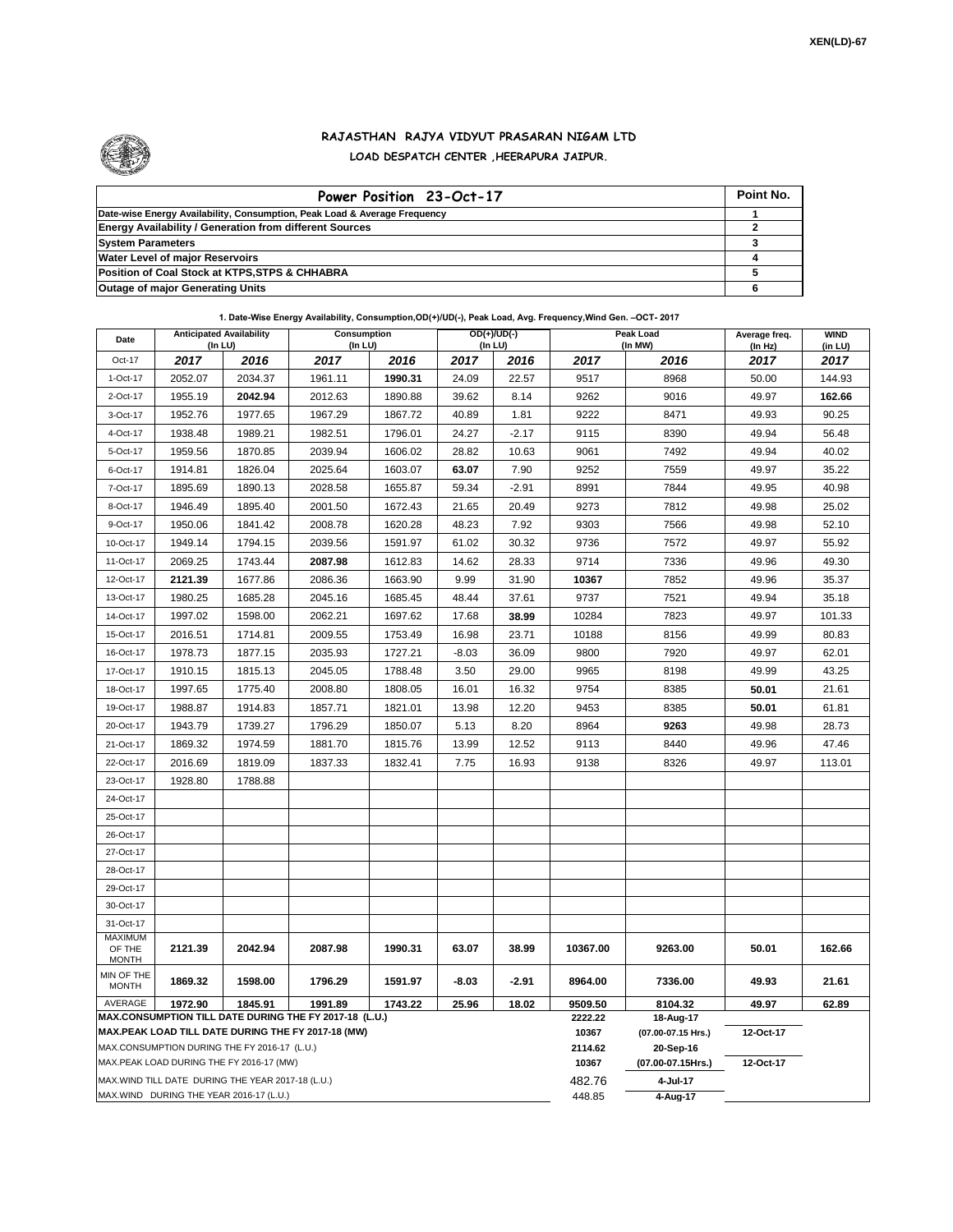## **2.Anticipated Availability/Generation From Different Sources**

|                | (In LU)                                                        |                 |                |                |
|----------------|----------------------------------------------------------------|-----------------|----------------|----------------|
| S.No.          | Sources Available to Rajasthan / Installed                     | Prior           | Prior          | Actual         |
|                | Capacity as on 30.09.2016                                      | assessment of I | assessment of  | Energy         |
|                | (In MW)                                                        | Avail. For next | Avail.         | Received       |
|                |                                                                | Dav             | 22-Oct-17      |                |
| 1              | KTPS (1240/1240)                                               | 224.00          | 224.00         | 180.09         |
| $\overline{2}$ | STPS (1500/1500)                                               | 110.00          | 110.00         | 86.46          |
| 3              | DHOLPUR GAS CCPP (330/330)                                     | 0.00            | 0.00           | 16.62          |
| 4              | RAMGARH (273.5/273.5)                                          | 37.00           | 47.00          | 32.96          |
| 5<br>6         | RAPP-A(200/200)<br>MAHI (140/140)                              | 41.00<br>0.00   | 41.00<br>0.00  | 41.50<br>0.00  |
| 7              | CHAMBAL (RPS+JS) (135.5/271)                                   | 37.50           | 37.50          | 39.05          |
| 8              | GIRAL LIGNITE (250/250)                                        | 0.00            | 0.00           | 0.00           |
| 9              | CHHABRA TPS 1000/1000)                                         | 219.00          | 219.00         | 310.74         |
| 10             | ADANI (TPS) + KALISINDH (TPS)                                  | 284.00          | 284.00         | 228.23         |
|                | (1200+1200/1320+1200)                                          |                 |                |                |
| 11<br>12       | WIND FARM (3980.40/4119.15)<br>SOLAR POWER(737.70/1295.70)     | 40.00<br>0.00   | 106.50<br>0.00 | 113.01<br>2.22 |
| 13             | CAPTIVE POWER PLANTS                                           | 0.00            | 0.00           | 0.00           |
| 14             | REGIONAL (INTRA STATE) O.A. (VLTPS)                            | 0.00            | 0.00           | 0.00           |
| 15             | <b>OPEN ACCESS</b>                                             | 24.15           | 20.29          | 20.29          |
| 16             | BIOMASS - (101.95/119.25)                                      | 5.00            | 6.00           | 4.87           |
| 17             | BARSINGHSAR LTPS(250/250)                                      | 53.00           | 53.00          | 51.26          |
| 18             | RAJWEST (1080/1080)                                            | 172.00          | 172.00         | 118.61         |
| 19             | <b>TOTAL (A): 1-18</b><br><b>BBMB COMPLEX</b>                  | 1246.65         | 1320.29        | 1245.91        |
|                | a) BHAKRA(230.79/1516.3)                                       | 21.06           | 21.11          | 20.76          |
|                | b) DEHAR (198/990)                                             | 11.40           | 12.40          | 13.31          |
|                | c) PONG (231.66/396)                                           | 36.61           | 31.96          | 36.61          |
|                | TOTAL: a TO c                                                  | 69.08           | 65.46          | 70.68          |
| 20             | <b>CENTRAL STATIONS</b>                                        |                 |                |                |
|                | d) SINGRAULI (300/2000)                                        | 80.71           | 79.48          | 53.58          |
|                | e) RIHAND<br>(310.24/3000)                                     | 118.40          | 118.40         | 116.07         |
|                | f) UNCHAHAR-I(20/420)<br>g) UNCHAHAR-II& III(61/630)           | 2.58<br>36.99   | 2.79<br>39.03  | 0.45<br>7.43   |
|                | h) INDIRA GANDHI STPS(JHAJHAR) 0.00/1500)                      | 0.00            | 0.00           | 0.00           |
|                | i) NCTPS DADRI St-II (43.22/980) + DADRI-TH                    | 11.11           | 9.09           | 2.90           |
|                | j) DADRI GAS (77/830)                                          | 2.98            | 3.32           | 3.53           |
|                | (83.07/419)<br>k) ANTA                                         | 0.00            | 0.00           | 0.00           |
|                | I) AURAIYA<br>(61.03/663)                                      | 0.00            | 0.00           | 0.00           |
|                | m) NAPP<br>(44/440)<br>n) RAPP-B<br>(125/440)                  | 9.50<br>33.50   | 9.38<br>37.79  | 9.38<br>37.79  |
|                | o) RAPP-C<br>(88/440)                                          | 19.86           | 19.86          | 19.86          |
|                | p) SALAL<br>(20.36/690)                                        | 1.06            | 1.03           | 1.32           |
|                | q) URI<br>(70.37/720)                                          | 2.90            | 2.92           | 2.89           |
|                | r) TANAKPUR (10.86/94)                                         | 1.61            | 1.65           | 1.64           |
|                | s) CHAMERA - (105.84/540)                                      | 5.10            | 5.10           | 5.10           |
|                | t) CHAMERA-II (29.01/300)                                      | 2.06            | 2.22           | 2.34           |
|                | u) CHAMERA-III (25.21/231)<br>v) DHAULIGANGA (27/280)          | 1.51<br>2.62    | 1.90<br>2.68   | 1.82<br>2.52   |
|                | w) DULHASTI (42.42/390)                                        | 6.74            | 7.07           | 7.07           |
|                | x) SEWA (13/120)                                               | 0.39            | 0.39           | 0.39           |
|                | y) NJPC (112.00/1500)+RAMPUR(31.808/412.02)                    | 13.36           | 12.99          | 12.22          |
|                | z) TEHRI (75/1000)                                             | 5.18            | 5.18           | 5.18           |
|                | aa) KOTESHWR (33.44/400) + PARBATI3 (56.73/520)                | 4.83            | 5.36           | 7.71           |
|                | ab) TALA                                                       | 1.78            | 1.62           | 1.62           |
|                | ac) MUNDRA UMPP (380/4000)                                     | 60.42           | 62.59          | 44.43          |
|                | ad) SASAN (372/3960)                                           | 86.11           | 87.48          | 69.00          |
|                | ae) FRKKA+KHLGN+TLCHR (70.18/3940)<br>af) URS POWER(DADRITH-I) | 22.90           | 23.79          | 7.71           |
|                | TOTAL SCHEDULE(a TO af)                                        | 0.00<br>603.26  | 0.00<br>608.59 | 0.00<br>494.62 |
|                | LOSSES                                                         | $-22.22$        | $-22.37$       | $-20.51$       |
|                | NET SCHEDULED                                                  | 581.04          | 586.22         | 474.10         |
| 21             | BILATERAL (REG.) EXCL. BANKING                                 | 6.99            | 6.74           | 6.13           |
| 22             | BANKING                                                        | 0.00            | 0.00           | 0.00           |
| 23             | BILATERAL(INTER-REG.). EXCLUDING (ISOA &                       | 114.70          | 88.49          | 114.71         |
|                | BANKING)                                                       |                 |                |                |
| 24             | INTER STATE OPEN ACCESS (BILATERAL+IEX)                        | $-24.15$        | $-20.29$       | $-20.29$       |
| 25             | <b>INDIAN ENERGY EXCHANGE</b>                                  | 3.57            | 9.02           | 9.02           |
|                | <b>TOTAL(B): (19 TO 25)</b>                                    | 682.16          | 696.40         | 583.67         |
|                | TOTAL GENERATION (A +B) : 1 TO 25                              |                 |                | 1829.58        |
|                | OVER DRAWAL (+)/UNDER DRAWAL (-)                               |                 |                | 7.75           |
|                | <b>GRAND TOTAL</b>                                             | 1928.80         | 2016.69        | 1837.33        |
|                | <b>LAST YEAR</b>                                               | 1788.88         | 1819.09        | 1832.41        |